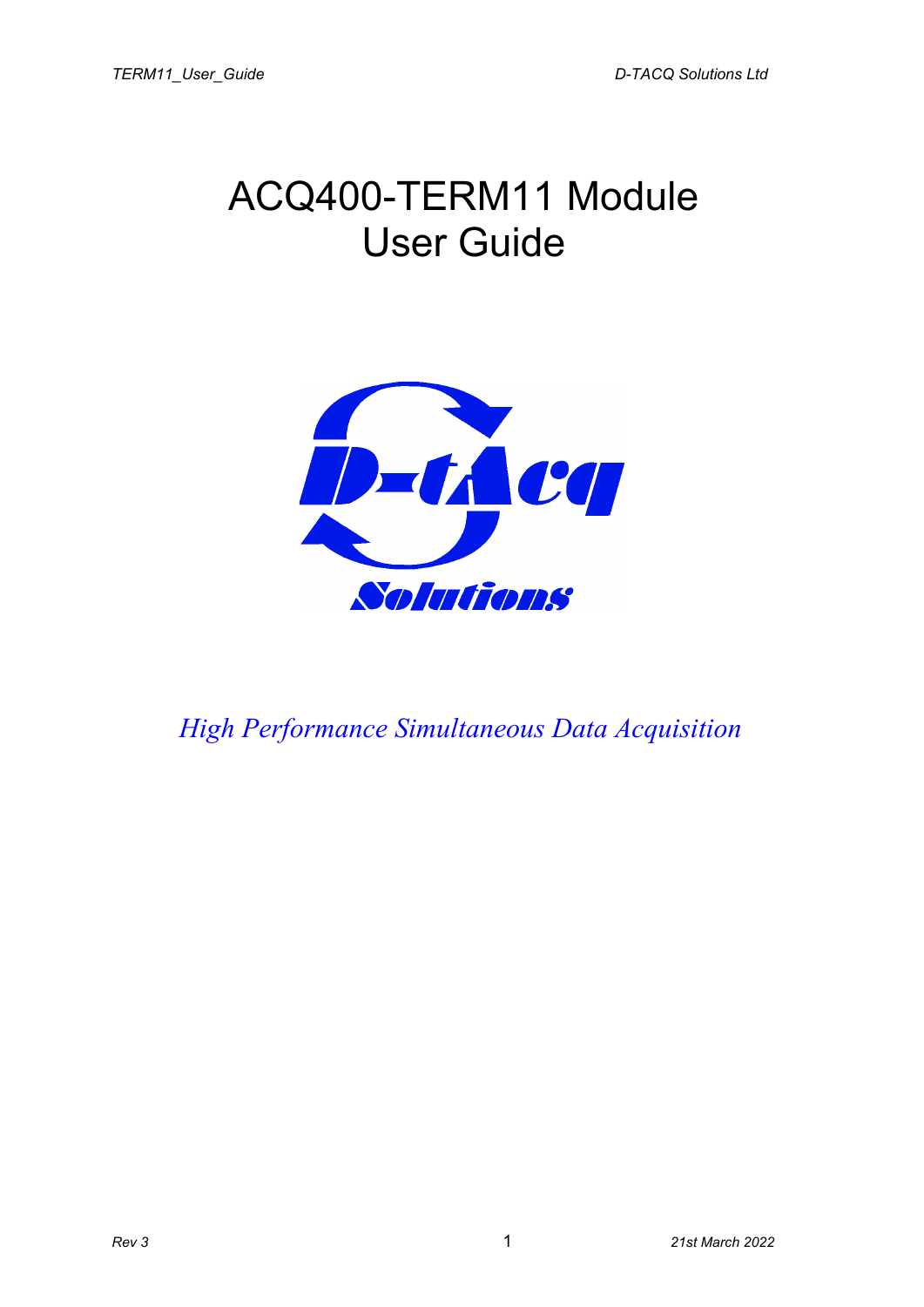<span id="page-1-0"></span>

| <b>Product Description</b>    | 2  |
|-------------------------------|----|
| <b>Connector part numbers</b> | -3 |
| <b>HDMI</b> connector:        | 3  |
| Fibre-optic connector:        | 3  |
| <b>Installation</b>           | 3  |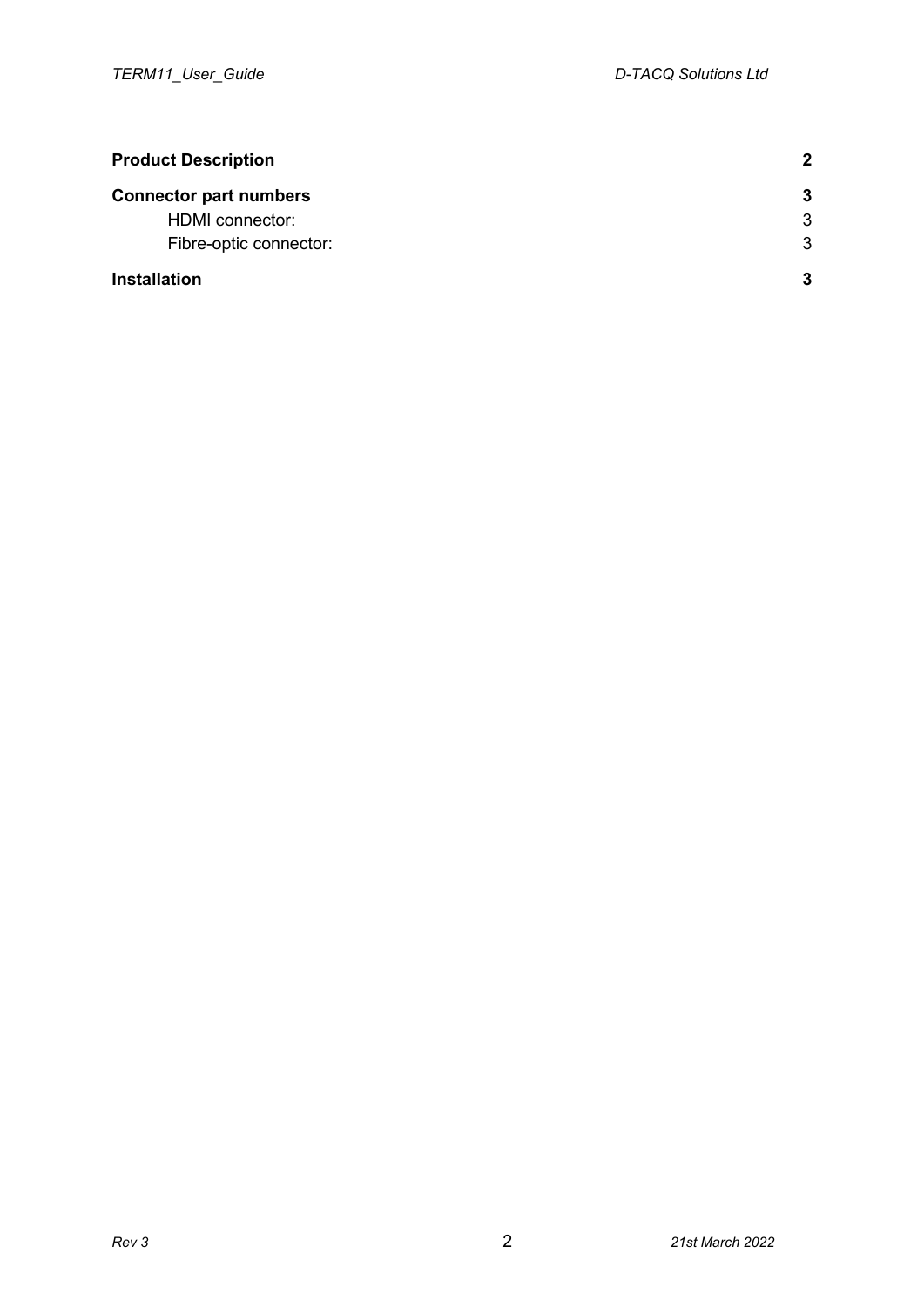## <span id="page-2-0"></span>Product Description

Part number 2010-5235--001, Revision A Designed and manufactured by D-Tacq Solutions Ltd. in Scotland, UK.

The ACQ400-TERM11 Module interfaces SYNC, TRIG, GPIO and CLK input signals from optical fibre to the HDMI input sync bus of ELF/FMC carriers ACQ2106, ACQ3102, ACQ1001 at data rates from DC to 50 MBd.

The standard ACQ400-TERM11 Module build uses vertically orientated Avago Technologies (Broadcom) AFBR-2634Z Versatile Link receivers that are designed to couple fibre-optic signaling from Polymer Optical Fibre (POF) with a bit error rate (BER)  $<$  1x10<sup>-9</sup> when meeting ideal coupling conditions at the maximum data rate.

A build option is available populated with horizontally orientated Avago Technologies AFBR-2418Z Miniature Link fiber optic receivers that are designed to couple with Plastic Clad Silica (PCS) optical fibre.

The maximum fibre-optic cable length and data rates are fibre dependent. Avago Technologies state figures in their data sheets of:

50 metres with 1 mm POF @ 50MBd.

Up to 200 metres @ 10 MBd and 120 metres @ 50 MBd with 200um PCS.



Fig1. Image of the ACQ400-TERM11 Module fitted with "Versalink" fibre optic connectors installed in an 88mm wide DIN rail carrier.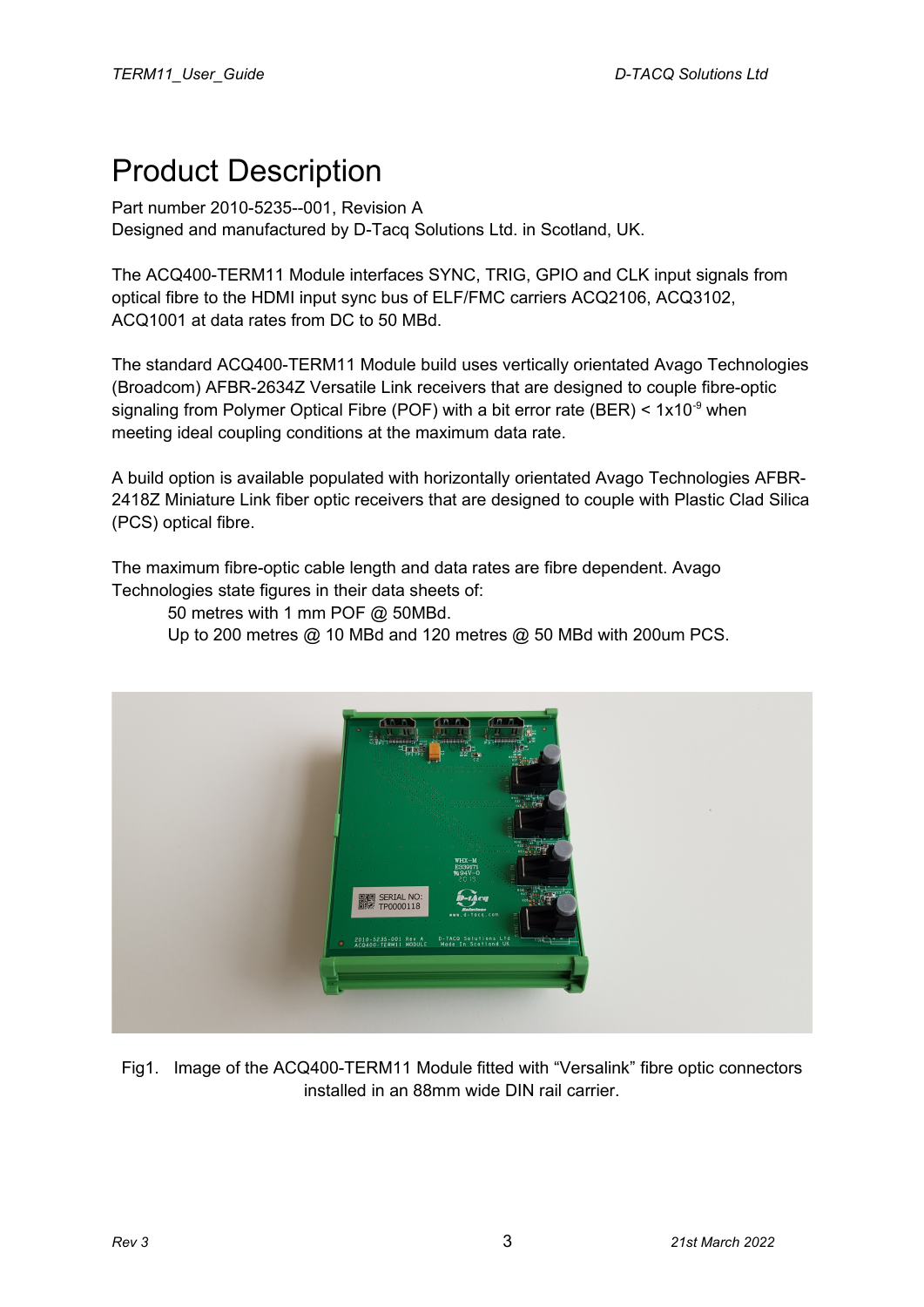## <span id="page-3-2"></span>Connector part numbers

The following part numbers are provided as a reference for customers when sourcing connector and cables accessories.

<span id="page-3-1"></span>HDMI connector:

Molex 47659 series HDMI receptacle 476591010

<span id="page-3-0"></span>Fibre-optic connector:

Fibre-optic connectors and fibre-optic cable accessories can be sourced from Avago Technologies and their distributors.

There are two build options

- Standard build with Broadcom DC-50MBd Versatile Link fibre-optic receivers. Connector p/n: AFBR-2634Z. Mating part p/n: HFBR-45xxZ
- Build option with Avago Technologies DC-50MBd miniature link fibre-optic receivers. Connector p/n: AFBR-2418Z. Mating part: Any ST 953-10x-5xxxx

series fibre connector.





Fig.2 AFBR\_2634Z "Versalink" connector. Fig.3 AFBR\_2418Z ST connector.

## Installation

D-TACQ ACQ2106, ACQ1001 and ACQ1002 carriers have the 4 key digital input and output signals SYNC, TRIG, GPIO and CLK available on their rear panel HDMI Sync connectors. These can be connected to the corresponding HDMI connector on (a range of) TERM